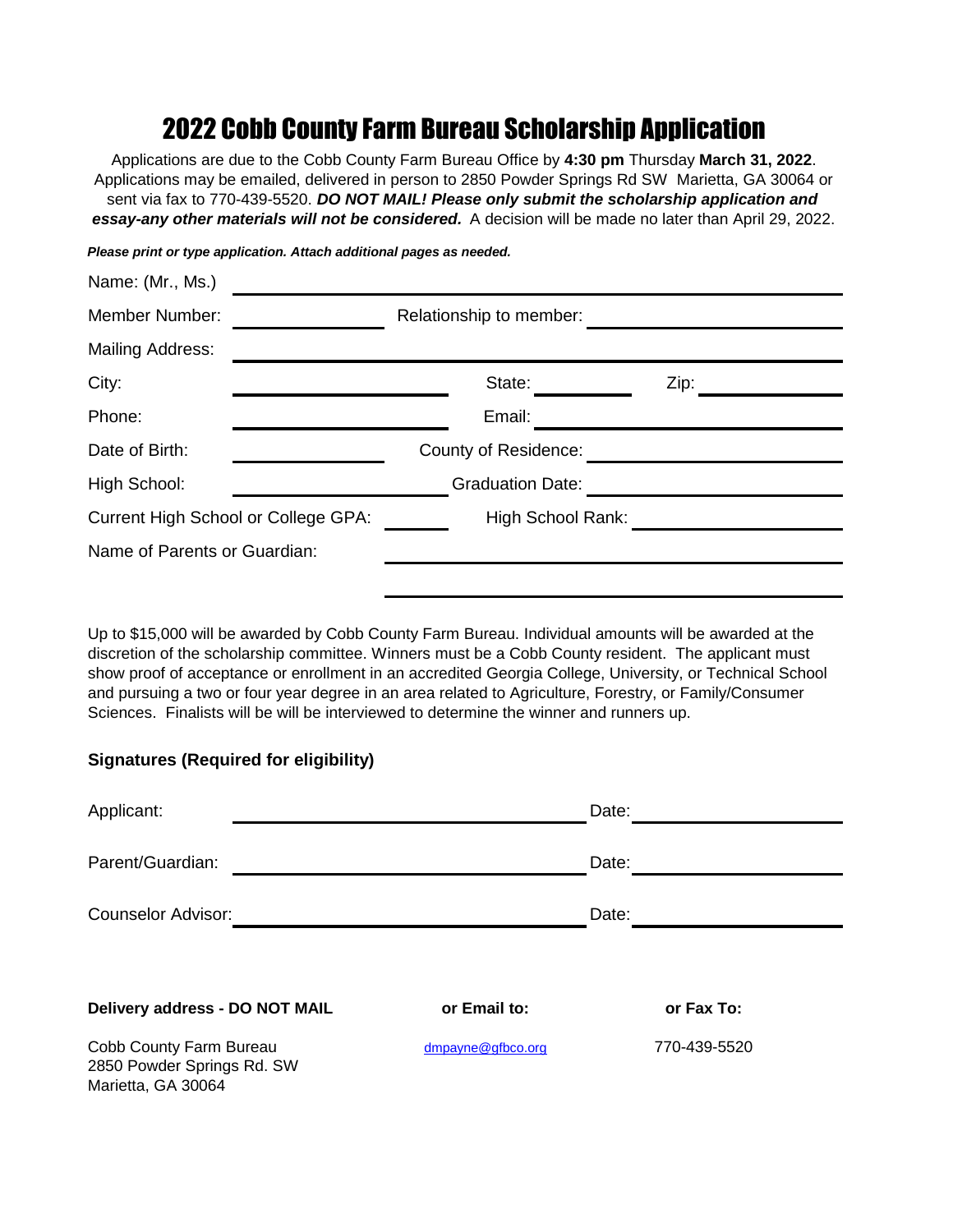| <b>Education Information</b>             |                                         |                                                                                         |
|------------------------------------------|-----------------------------------------|-----------------------------------------------------------------------------------------|
| What school do you plan to attend?       |                                         |                                                                                         |
| Have you applied for admission?          |                                         | If yes, have you been accepted?                                                         |
| How do you plan to pay for school?       |                                         |                                                                                         |
| What is your Vocation/Major?             |                                         |                                                                                         |
| What is your career plan/goal?           |                                         |                                                                                         |
|                                          |                                         | More about you. Attach additional pages as needed. Please include any leadership roles. |
| <b>Community Service</b>                 |                                         |                                                                                         |
|                                          |                                         |                                                                                         |
|                                          |                                         |                                                                                         |
| <b>Extracurricular Activities</b>        |                                         |                                                                                         |
|                                          |                                         |                                                                                         |
|                                          |                                         |                                                                                         |
| <b>Student Group Activities</b>          |                                         |                                                                                         |
|                                          |                                         |                                                                                         |
|                                          |                                         |                                                                                         |
| <b>Hobbies &amp; Interests</b>           |                                         |                                                                                         |
|                                          |                                         |                                                                                         |
|                                          |                                         |                                                                                         |
| <b>Awards or Achievements</b>            |                                         |                                                                                         |
|                                          |                                         |                                                                                         |
|                                          |                                         |                                                                                         |
|                                          | How did you hear about the scholarship? |                                                                                         |
|                                          |                                         |                                                                                         |
| <b>Work Experience</b>                   | Attach additional pages as needed.      |                                                                                         |
| Employer                                 |                                         |                                                                                         |
| Dates employed<br><b>Position/Duties</b> |                                         |                                                                                         |
|                                          |                                         |                                                                                         |
| Employer<br>Dates employed               |                                         |                                                                                         |
| <b>Position/Duties</b>                   |                                         |                                                                                         |
| Employer                                 |                                         |                                                                                         |
| Dates employed                           |                                         |                                                                                         |
| <b>Position/Duties</b>                   |                                         |                                                                                         |